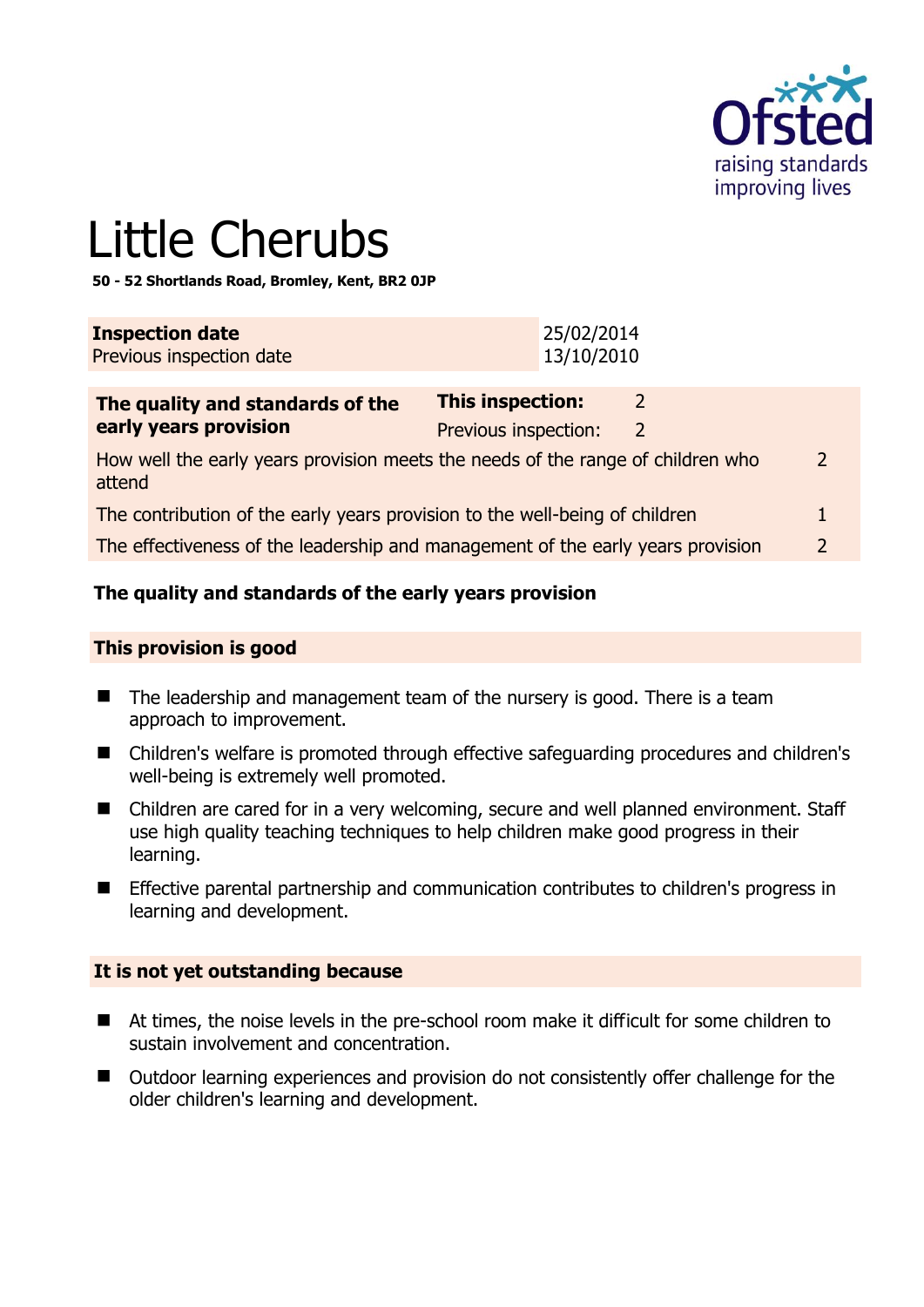# **Information about this inspection**

Inspections of registered early years provision are:

- scheduled at least once in every inspection cycle the current cycle ends on 31 July 2016
- scheduled more frequently where Ofsted identifies a need to do so, for example where provision was previously judged inadequate
- **•** brought forward in the inspection cycle where Ofsted has received information that suggests the provision may not be meeting the legal requirements of the Early Years Foundation Stage or where assessment of the provision identifies a need for early inspection
- **•** prioritised where we have received information that the provision is not meeting the requirements of the Early Years Foundation Stage and which suggests children may not be safe
- scheduled at the completion of an investigation into failure to comply with the requirements of the Early Years Foundation Stage.

The provision is also registered on the voluntary and compulsory parts of the Childcare Register. This report includes a judgment about compliance with the requirements of that register.

# **Inspection activities**

- п The inspector spent time observing all groups of children, both indoors and outside and in all rooms and followed the progress of two children.
- The inspector talked with staff and parents, and held discussions with the management team, including the owner.
- The inspector examined documentation including a representative sample of children's records, self-evaluation documents, policies and staff suitability records.
- The inspector and manager carried out a joint observation of an adult led activity and lunch time routines.

# **Inspector**

Jaspreet Deol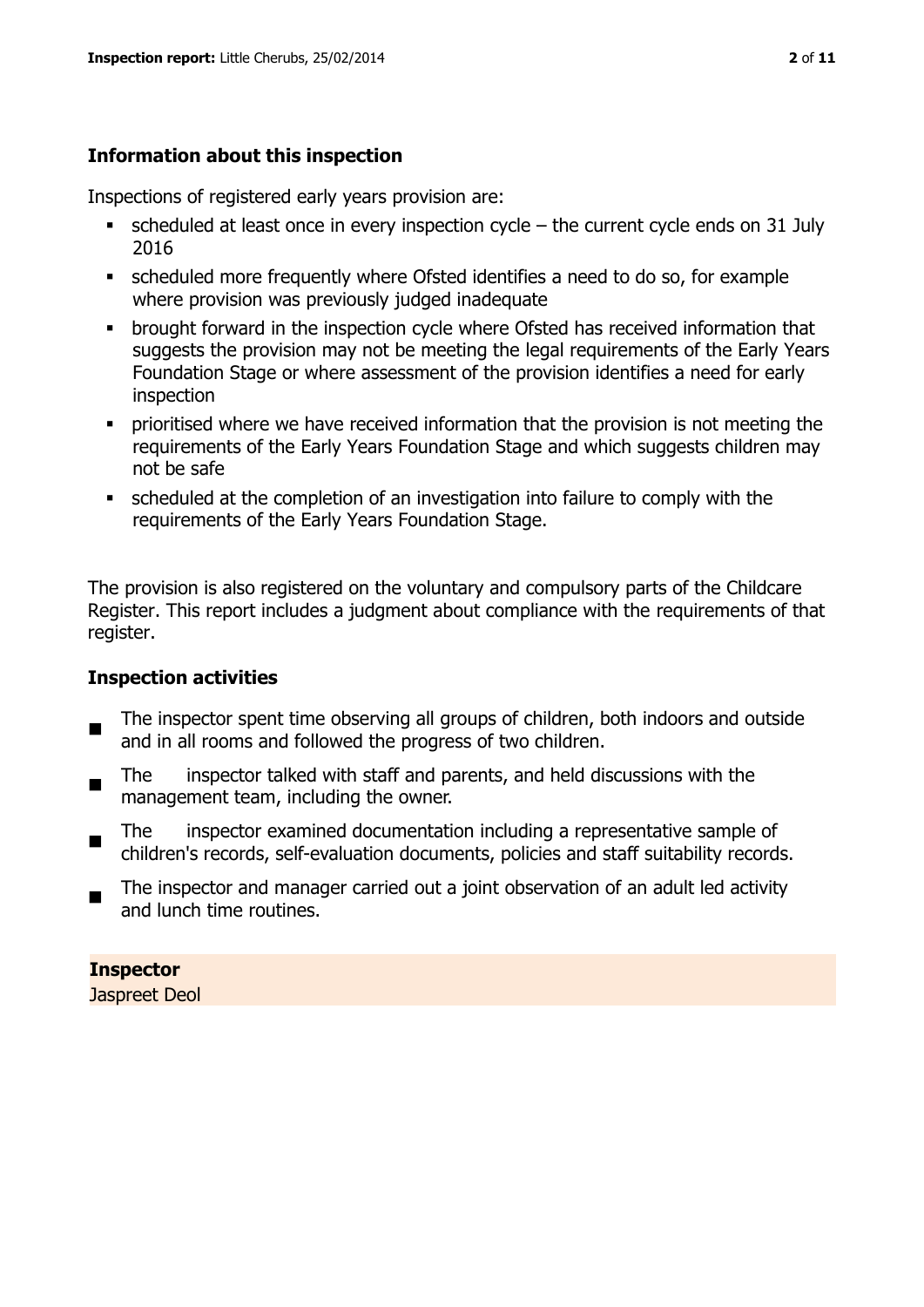#### **Full report**

#### **Information about the setting**

Little Cherubs Nursery has been registered since November 2004 and is one of two nurseries run by Little Cherubs Care and Education Limited. It operates from a two storey building in Bromley and is accessible to transport services and local amenities. The nursery primarily serves families from the local community and surrounding areas. Children are grouped according to their age range. Children under two years are cared for in a baby room and toddler room on the ground floor which includes a separate sleep area and nappy changing facilities. Children over two years are cared for in a large unit located on the first floor which includes a quiet room, large messy area and toilet provision. All children share access to a secure outdoor play area. There are currently 72 children on roll, all of whom are in the early years age range. The nursery is registered on the Early Years Register and both the compulsory and voluntary parts of the Childcare Register. The nursery opens five days per week, 51 weeks of the year. Opening hours are from 8am until 6pm with an early open facility from 7.45am. Children can attend on a full time or sessional basis and children with special educational needs and those who learn English as an additional language are fully supported. There are 14 staff working with the children, of who twelve hold a relevant early years qualification.

#### **What the setting needs to do to improve further**

#### **To further improve the quality of the early years provision the provider should:**

- review the noise levels in the pre-school room to strengthen children's concentration and learning
- increase opportunities for older children to be consistently challenged in their learning through the outdoor provision.

#### **Inspection judgements**

#### **How well the early years provision meets the needs of the range of children who attend**

Children are very happy in the nursery and demonstrate strong self-esteem and confidence. The staff team have a good understanding of the learning and development requirements and the interests of all the children in their care. The nursery environment is an inclusive and welcoming place where staff promote independence through providing a well-planned and organised environment. They foster a team approach to improvement which provides the team with a deeper understanding of the importance of an enabling environment and its impact on children's well-being, learning and development. Children have easy access to resources that are organised and clearly labelled with pictures and text. Trusting and supportive relationships with staff enable children to move around their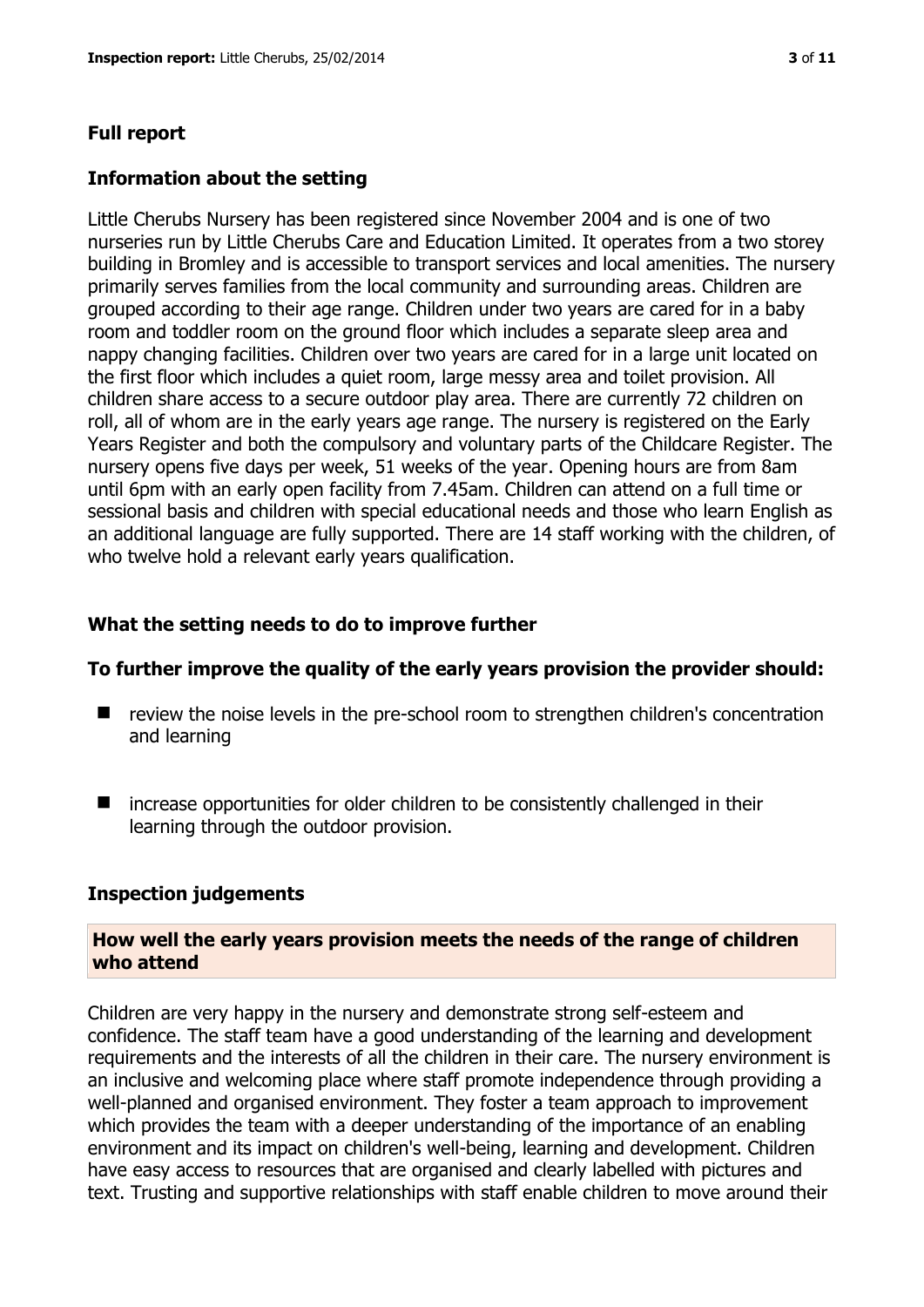rooms and the outdoor environment with confidence.

Staff are enthusiastic and encouraging and they engage well with the children. This influences children's motivation to play and learn. Babies that are new to the nursery are settled and already interacting positively with their key person. Staff make daily entries in communication diaries for babies' parents, including children who have just finished their settling period. Starting points are recorded through conversation with parents during settling and this informs planning and enables staff to assess children's progress in learning.

Staff plan and support children's progress using a range of teaching methods, including using open-ended questions, encouragement, modelling language and providing a narrative for the youngest children. This supports children's communication and language development well. Staff regularly observe children's achievements and make assessments on all children's learning. These are shared with parents and discussed with a view to planning appropriate next experiences. For example, a child is allowed not to take part in carpet discussion with other children as the child likes to complete all puzzles before they are packed away. The child is able to complete the puzzles while listening to the group discussion simultaneously. This demonstrates staff recognise individual children's preferred ways of learning and facilitate these in their learning and development in planned and incidental activities.

Children are achieving within appropriate developmental phases. A 'family wall' of photographs is displayed at children's eye level in all rooms. Staff encourage children to talk about their parents, siblings and other family members, which promotes their language as well as their personal, social and emotional development. In the pre-school room this display has been moved closer to the snack table and at children's eye level to promote conversation between children, and children and adults in a meaningful context. Children engage in chatter with each other, referring to their family photos. Children are mostly able to sustain concentration while they engage in a range of stimulating activities. Opportunities to engage children's concentration and extend their thinking are sometimes missed in the pre-school room due to high noise levels at times. Children engage in selfchosen activities in a range of organised areas but high levels of noise mean children's thinking is hindered and staff miss some purposeful opportunities for engagement in childinitiated activities.

There are many opportunities for children to develop communication and literacy skills in and outdoor in the continuous provision and through adult led activities. Children write their names on paintings, in cards they make for peers and in the sand. Staff provide paint and chunky chalks for younger children to encourage them to experiment and develop hand control. A range of appropriate examples of children's writing in purposeful activities is displayed in the rooms in photographs and through children's work, illustrating children's progress. All rooms provide a range of appropriate and stimulating books both in and outdoors. The outdoor environment is well organised and offers plenty of learning opportunities in all areas overall. However, it does not always offer more challenging learning experiences to some older children, particularly those who prefer to learn outside.

Children have good opportunities to gain an awareness of diversity. Resources reflect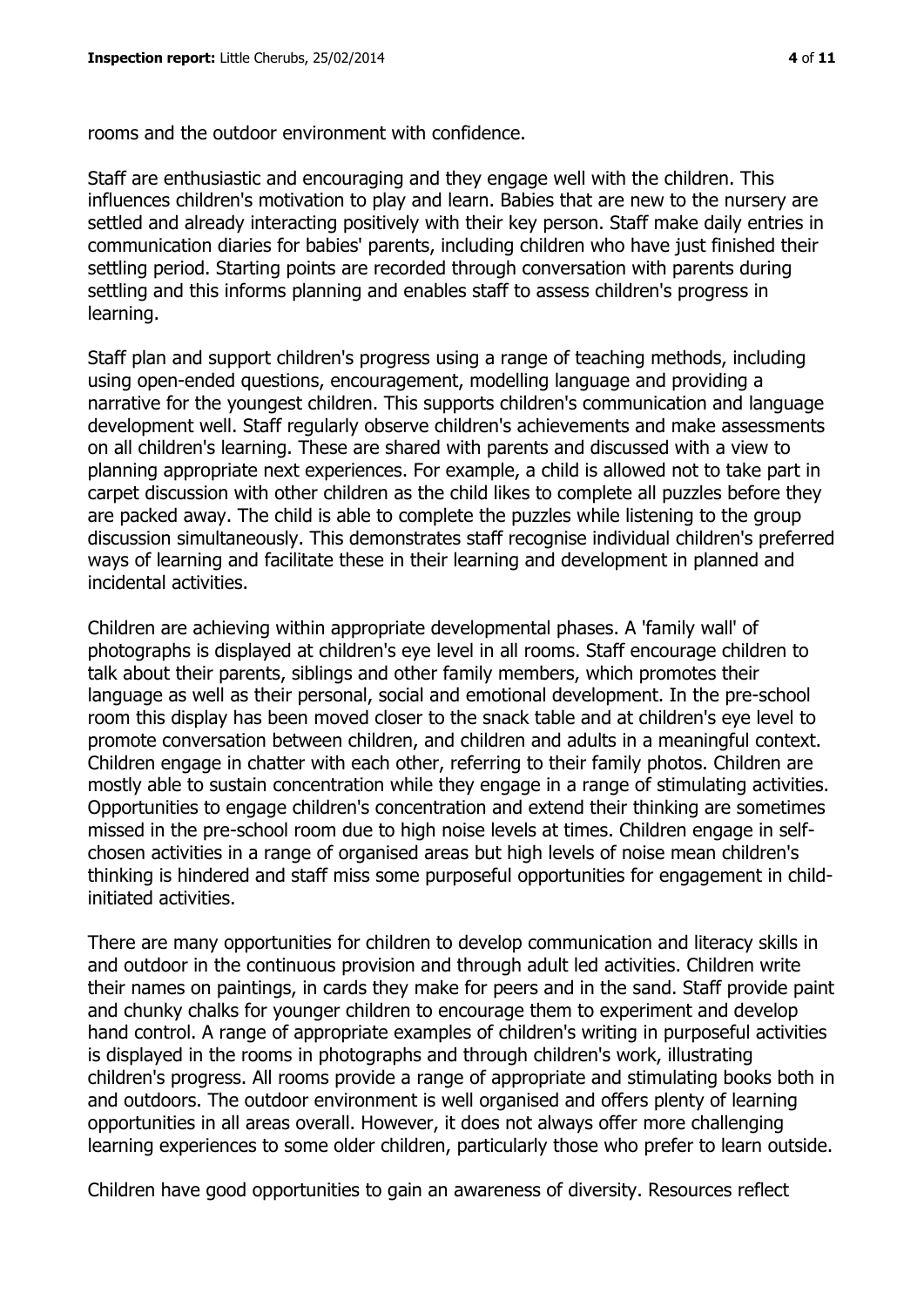positive, multi-cultural images of families from a range of backgrounds, promoting positive examples of difference that promote positive attitudes in children. Children learning English as an additional language are well supported through resources such as stories recorded in the different languages reflected in the nursery. Staff ask parents for key words in children's home languages and children are able to use these in their play and learning experiences that they choose as well as those led by adults. This is demonstrated in the pre-school room by staff sharing a number song at carpet time, using key words in different languages. Children are familiar with the song, and enthusiastic and confident to participate; they display enjoyment and a positive awareness of differences. Staff promote inclusion in all areas of practice. Staff identify any concerns about children's development through observations of children and seek appropriate intervention through sensitive, ongoing discussions with parents and liaison with outside agencies. Children benefit by experiencing appropriate interactions and experiences and make progress from their starting -points, this progress is reflected in their assessment.

Parents are actively encouraged to be involved in their children's learning from the settling in period and this is on-going throughout their child's time at the nursery. Parents are invited to meetings twice a year, where they can discuss their child's progress records and share information with their child's key person. There are regular informal exchanges of information and a number of social events throughout the year that parents may attend. All parents receive regular assessment reports on their child's achievement throughout the year and staff complete a progress check on all children between the ages of two and three, in consultation with the parents. These arrangements are highly effective in helping parents to be fully involved in their children's learning and development. Children's learning is effectively promoted in partnership with parents.

# **The contribution of the early years provision to the well-being of children**

Children's personal, social and emotional well-being is nurtured exceptionally well by staff. As a result, children develop extremely positive relationships with staff and their friends. An effective key person system is in place; children form secure attachments with staff that have exceptional knowledge of their individual likes, needs and routines. Staff plan individual and flexible settling in periods for new children and parents, where parents are actively involved in the process. This means that children make the transition into nursery securely. The key persons carefully plan for children's individual learning, spending time during the day supporting them in specific activities, as well as looking after their care needs. Relationships between staff and children are excellent and parents say their children are always extremely keen and happy to come to the nursery.

Children eat a wide range of healthy meals and snacks prepared on site. The cook pays careful attention to children's dietary requirements and promotes healthy eating. Children in the toddler room are able to feed themselves and those who need help are very well supported by staff who sit with them. The older children have laminated food mats with their photograph, name and any specific dietary requirements on the table; this ensures they are safe and independent. The children serve their own food onto plates from bowls on their table, at meal times and at snack time. Staff provide small jugs that are half full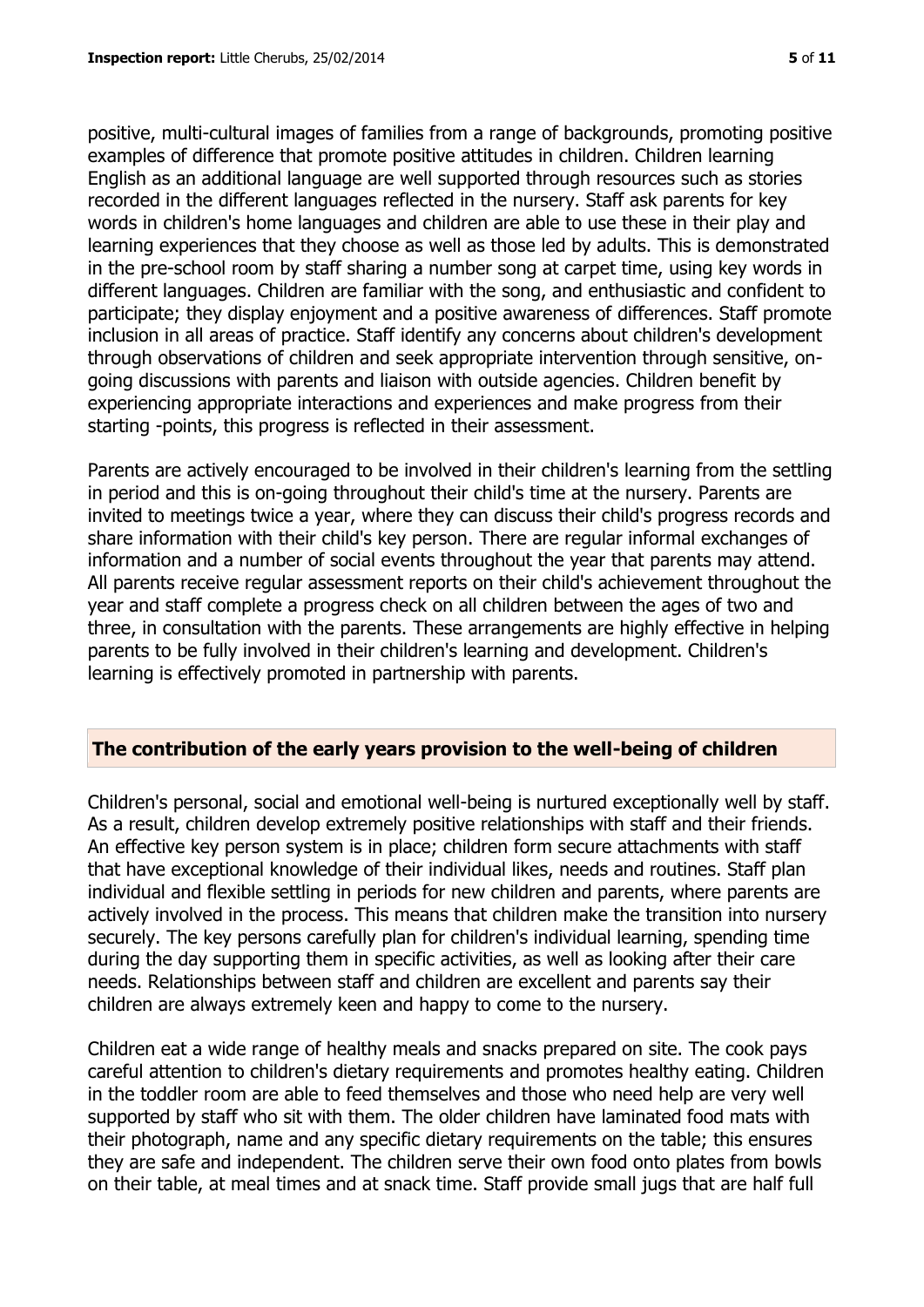to enable children to pour their drinks independently. Children are also able to use cutlery very well, this helps them gain independence and promotes development of fine motor skills. They enjoy the interaction with each other and staff, which promotes their social skills. Fresh drinking water is available for children in all rooms.

Staff maintain high standards of hygiene throughout the nursery. Very good procedures are in place to prevent the spread of infection. Surfaces are thoroughly cleaned before snacks and lunches are served. Children learn to manage their personal care well with excellent support from staff. For example, young children new to the toddler room showed great pleasure in cleaning and wiping their faces and hands repeatedly without any support. Staff facilitate children's learning by modelling this and allow them sufficient time to carry out this routine many times while praising their efforts. This promotes children's self-confidence. Children learn how to wash and dry their hands thoroughly and are beginning to know when and why they need to do this, as part of a healthy lifestyle.

Staff promote positive behaviour by providing exciting activities for children and enabling learning through secure relationships. For example, staff make children aware of the consequences of running inside but explain they can do this where there is more space outside. This helps them learn to keep safe as they play. Children develop an excellent understanding of personal safety. Children are confident to also seek the attention of familiar adults for comfort when they are distressed and staff respond to their needs consistently.

Staff listen and respond to children's interests consistently, facilitating and scaffolding their learning. For example during a carpet time discussion for pre-school children, one child expressed an interest to hold a talent show and in response the staff talked with the child to explain they would do this later. The staff ensured the contest took place later, which in turn ensured the child felt valued and listened to and promoted purposeful learning opportunities. Staff promote children's self-confidence and communication as they respond to young babies' facial gestures and provide a narrative to their actions. Staff also provide natural resources to promote children's exploration and they are able to sustain concentration for extended periods of time. This means children are able to confidently explore from a secure base, knowing there is always a familiar adult for them to return to for reassurance. This promotes children's emotional well-being extremely well.

#### **The effectiveness of the leadership and management of the early years provision**

Managers and staff are very motivated and committed to the continuous development of the nursery. There are good systems in place to drive improvement in staff practice as managers monitor and evaluate staff practice through supervision and appraisals. This develops staff's roles and helps to ensure that all staff understand their responsibilities. Staff hold regular meetings, attend a range of training courses and update their knowledge by sharing expertise as a team. This has a positive impact on the outcomes for children.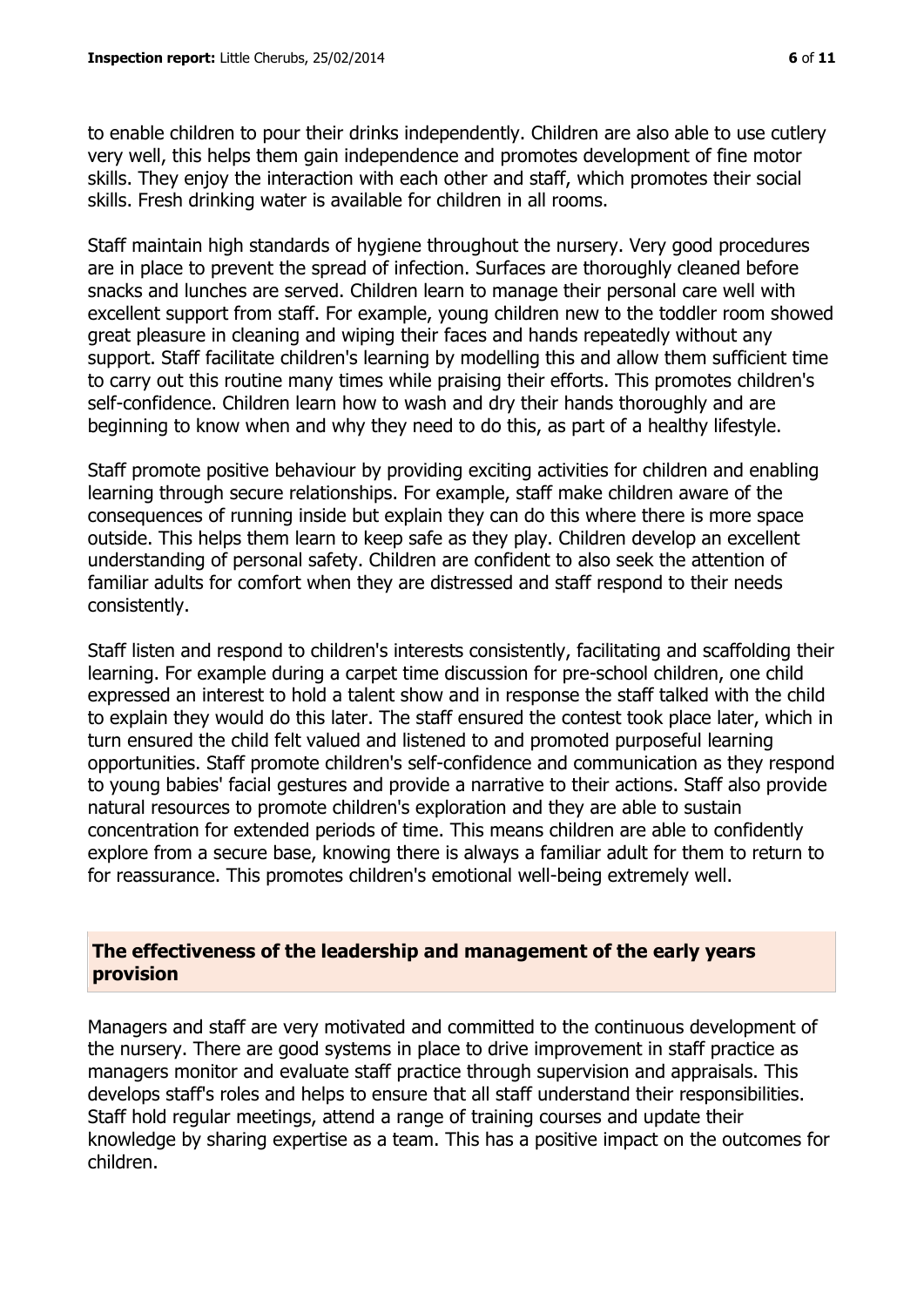The management team and staff reflect on their practice and identify areas for future development. For example, they have identified observation, assessment and planning systems as an area for future improvement. The manager and deputy manager have a good overview and knowledge of the content educational programmes but the way the programmes are delivered sometimes impacts children's opportunities to learn. Senior staff are developing the monitoring of groups of children to help ensure none are at risk of underachieving. Practical strategies on how to support individual children's needs are shared with staff to support all children in reaching their full potential.

The staff and management team clearly understand the safeguarding and welfare requirements of the Early Years Foundation Stage. The manager is the designated person with responsibility for safeguarding and is confident about her role. All staff recently attended in house safeguarding training to refresh their knowledge and all are well informed about the procedures to follow if they have a concern about a child. Effective systems are in place to ensure that all staff working with children are suitable. Staff receive on-going training opportunities to ensure their knowledge is current and revised. Staff carry out robust risk assessments and monitor the environment to ensure they maintain safety at all times for the children. The nursery prioritises fire safety and access to the premises is secure. The thoughtful organisation of indoor and outside space, good adult to child ratios and suitable deployment of staff means that children are closely supervised at all times.

Parents are regularly consulted about the nursery and the team feedback responses to staff and parents. Examples of changes implemented in response to consultation are evident, such as the security entry system in the nursery and the contact books in the baby room. As a result, the safety of all children has improved and for the youngest children, information sharing to improve consistency between home and nursery has developed. Parents spoken to report that they feel much supported by the nursery and that they are very happy about the care and education their children receive. They comment particularly positively about how friendly, approachable and engaging the staff and the management team are. Parents particularly appreciate the very low staff turnover as they feel this provides their children with secure relationships and significantly improves their children's nursery experience.

| <b>The Childcare Register</b>                                          |            |
|------------------------------------------------------------------------|------------|
| The requirements for the compulsory part of the Childcare Register are | Met        |
| The requirements for the voluntary part of the Childcare Register are  | <b>Met</b> |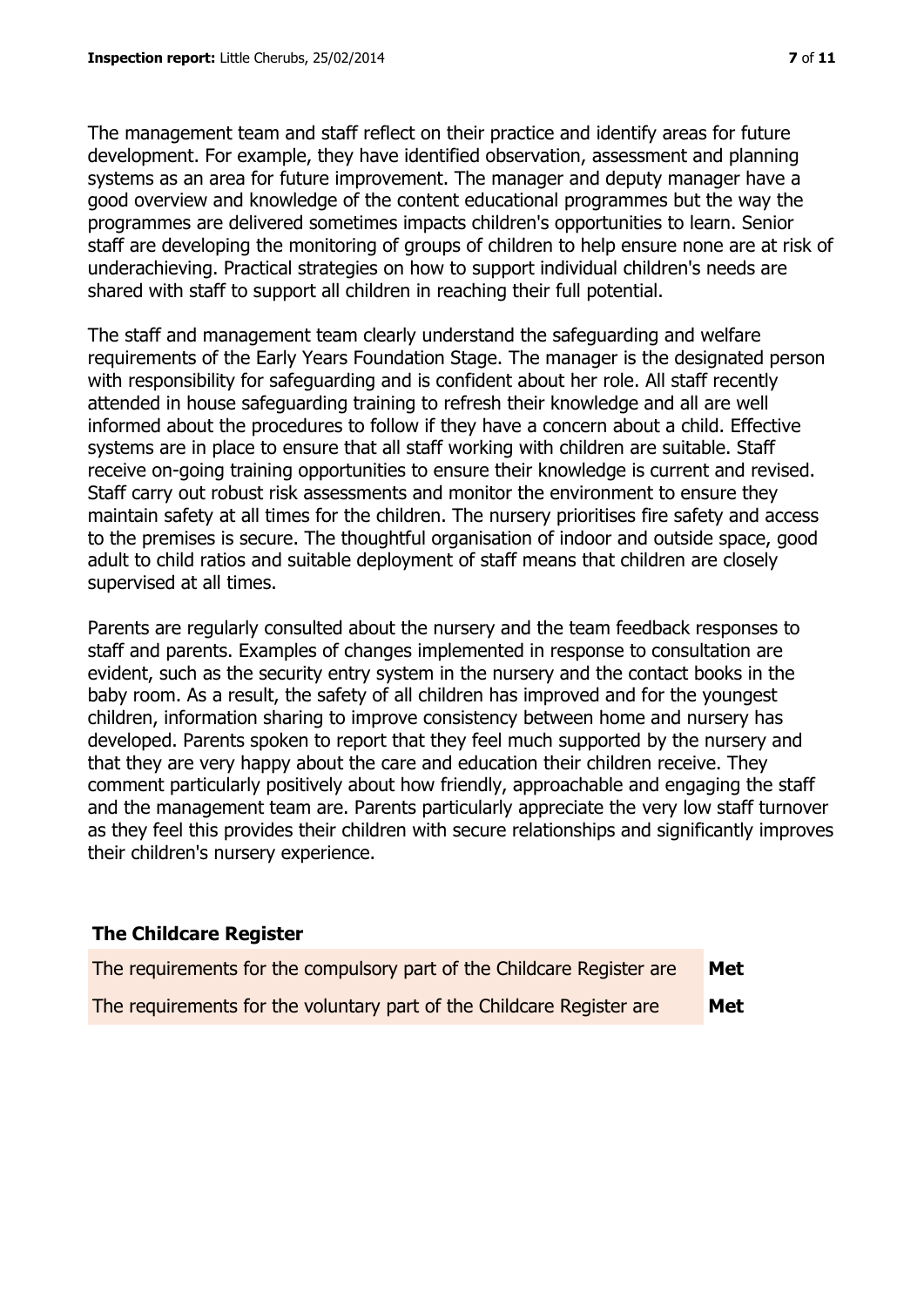# **What inspection judgements mean**

# **Registered early years provision**

| <b>Grade</b> | <b>Judgement</b>        | <b>Description</b>                                                                                                                                                                                                                                                                                                                                                                                |
|--------------|-------------------------|---------------------------------------------------------------------------------------------------------------------------------------------------------------------------------------------------------------------------------------------------------------------------------------------------------------------------------------------------------------------------------------------------|
| Grade 1      | Outstanding             | Outstanding provision is highly effective in meeting the needs<br>of all children exceptionally well. This ensures that children are<br>very well prepared for the next stage of their learning.                                                                                                                                                                                                  |
| Grade 2      | Good                    | Good provision is effective in delivering provision that meets<br>the needs of all children well. This ensures children are ready<br>for the next stage of their learning.                                                                                                                                                                                                                        |
| Grade 3      | Requires<br>improvement | The provision is not giving children a good standard of early<br>years education and/or there are minor breaches of the<br>safeguarding and welfare requirements of the Early Years<br>Foundation Stage. It will be monitored and inspected within<br>twelve months of the date of this inspection.                                                                                               |
| Grade 4      | Inadequate              | Provision that is inadequate requires significant improvement<br>and/or enforcement action. The provision is failing to give<br>children an acceptable standard of early years education and/or<br>is not meeting the safeguarding and welfare requirements of<br>the Early Years Foundation Stage. It will be monitored and<br>inspected again within six months of the date of this inspection. |
| Met          |                         | The provision has no children on roll. The inspection judgement<br>is that the provider continues to meet the requirements for<br>registration.                                                                                                                                                                                                                                                   |
| Not met      |                         | The provision has no children on roll. The inspection judgement<br>is that the provider does not meet the requirements for<br>registration.                                                                                                                                                                                                                                                       |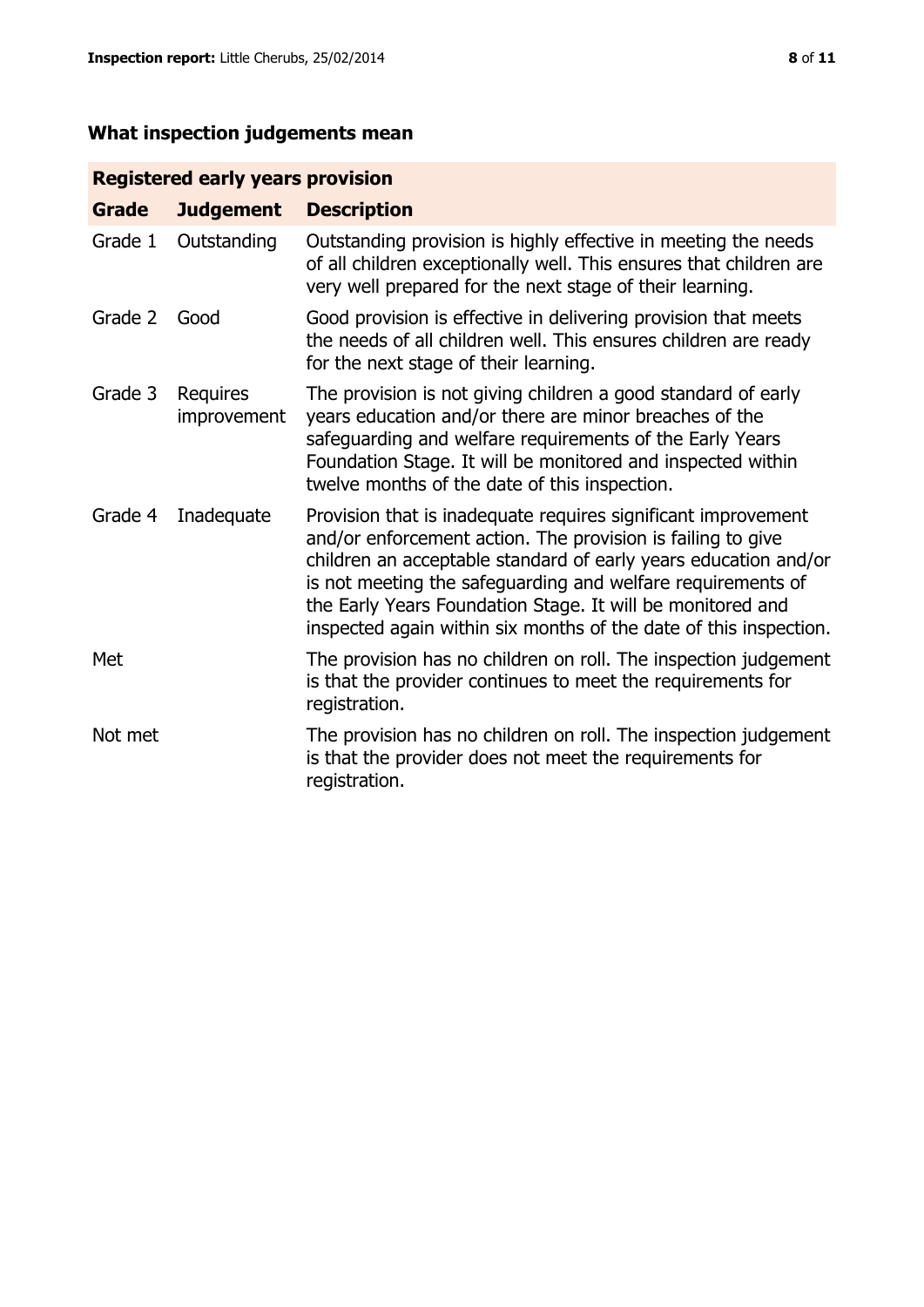### **Inspection**

This inspection was carried out by Ofsted under sections 49 and 50 of the Childcare Act 2006 on the quality and standards of provision that is registered on the Early Years Register. The registered person must ensure that this provision complies with the statutory framework for children's learning, development and care, known as the Early Years Foundation Stage.

# **Setting details**

| Unique reference number       | EY300440                              |
|-------------------------------|---------------------------------------|
| <b>Local authority</b>        | <b>Bromley</b>                        |
| <b>Inspection number</b>      | 834030                                |
| <b>Type of provision</b>      | Full-time provision                   |
| <b>Registration category</b>  | Childcare - Non-Domestic              |
| Age range of children         | $0 - 8$                               |
| <b>Total number of places</b> | 46                                    |
| Number of children on roll    | 72                                    |
| <b>Name of provider</b>       | Little Cherubs Care and Education Ltd |
| Date of previous inspection   | 13/10/2010                            |
| <b>Telephone number</b>       | 0208 650 6507                         |

Any complaints about the inspection or the report should be made following the procedures set out in the guidance *'Complaints procedure: raising concerns and making complaints* about Ofsted', which is available from Ofsted's website: www.ofsted.gov.uk. If you would like Ofsted to send you a copy of the guidance, please telephone 0300 123 4234, or email enquiries@ofsted.gov.uk.

# **Type of provision**

For the purposes of this inspection the following definitions apply:

Full-time provision is that which operates for more than three hours. These are usually known as nurseries, nursery schools and pre-schools and must deliver the Early Years Foundation Stage. They are registered on the Early Years Register and pay the higher fee for registration.

Sessional provision operates for more than two hours but does not exceed three hours in any one day. These are usually known as pre-schools, kindergartens or nursery schools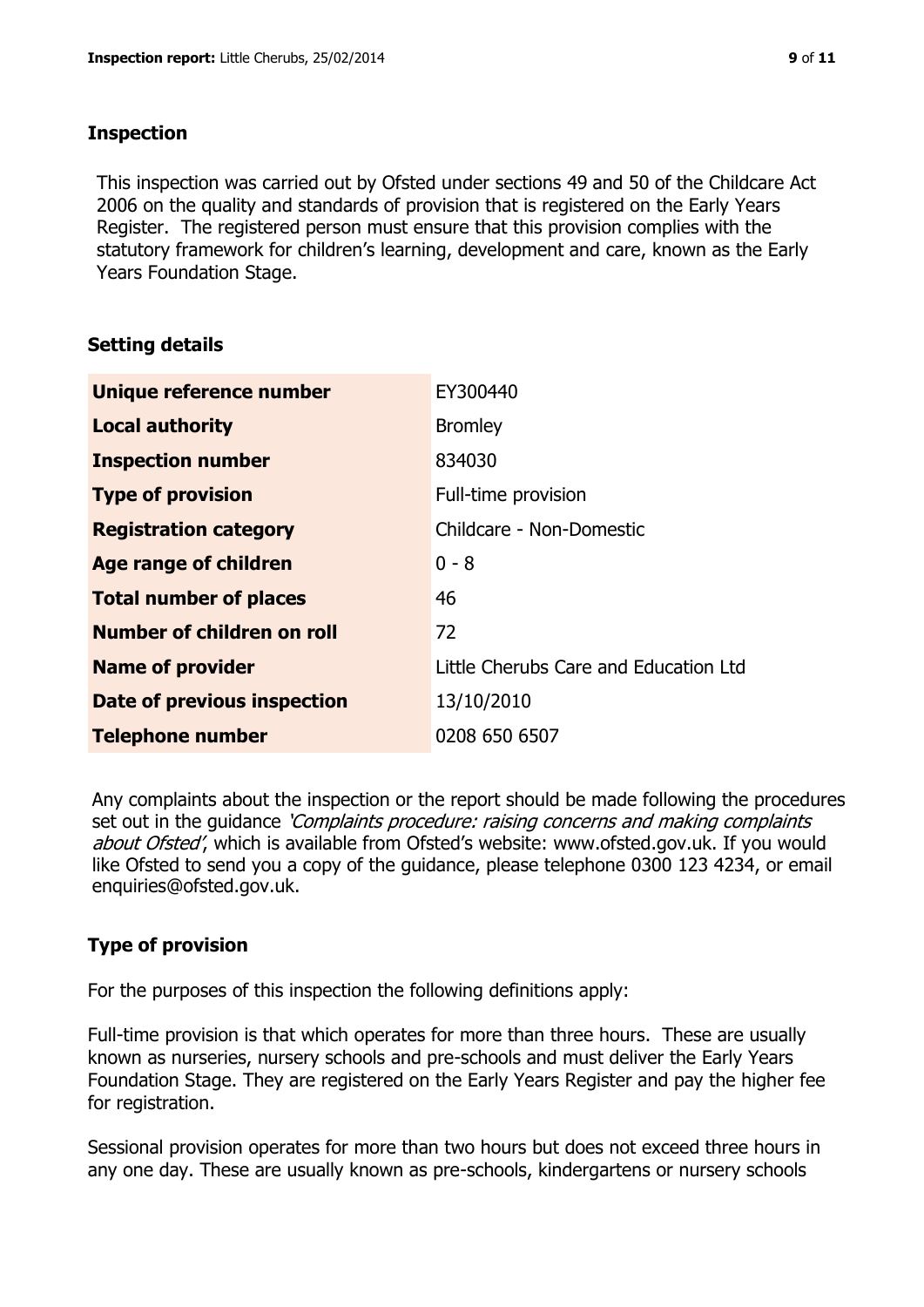and must deliver the Early Years Foundation Stage. They are registered on the Early Years Register and pay the lower fee for registration.

Childminders care for one or more children where individual children attend for a period of more than two hours in any one day. They operate from domestic premises, which are usually the childminder's own home. They are registered on the Early Years Register and must deliver the Early Years Foundation Stage.

Out of school provision may be sessional or full-time provision and is delivered before or after school and/or in the summer holidays. They are registered on the Early Years Register and must deliver the Early Years Foundation Stage. Where children receive their Early Years Foundation Stage in school these providers do not have to deliver the learning and development requirements in full but should complement the experiences children receive in school.